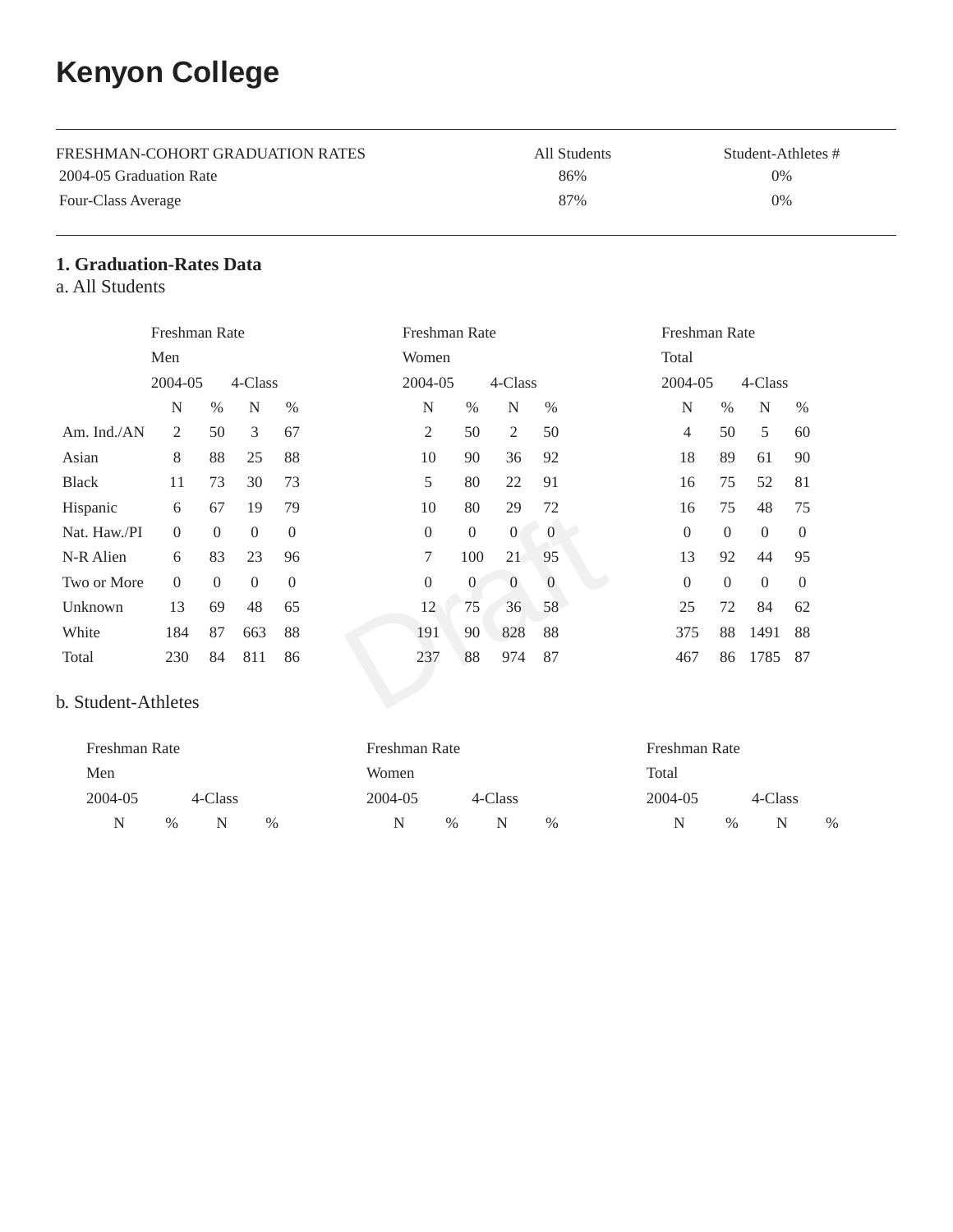## c. Student-Athletes by Sport Category

| <b>Baseball</b>           | <b>Men's Basketball</b> | <b>Men's CC/Track</b> |
|---------------------------|-------------------------|-----------------------|
| Freshman Rate             | Freshman Rate           | Freshman Rate         |
| 2004-05 4-Class           | 2004-05 4-Class         | 2004-05 4-Class       |
| Football                  | <b>Men's Other</b>      |                       |
| Freshman Rate             | Freshman Rate           |                       |
| 2004-05 4-Class           | 2004-05 4-Class         |                       |
| <b>Women's Basketball</b> | <b>Women's CC/Track</b> | <b>Women's Other</b>  |
| Freshman Rate             | Freshman Rate           | Freshman Rate         |
| 4-Class<br>2004-05        | 4-Class<br>2004-05      | 2004-05 4-Class       |
|                           |                         |                       |

Values for N (a. 1-5, b. 6-10, c. 11-15, d. 16-20, e. greater than 20)

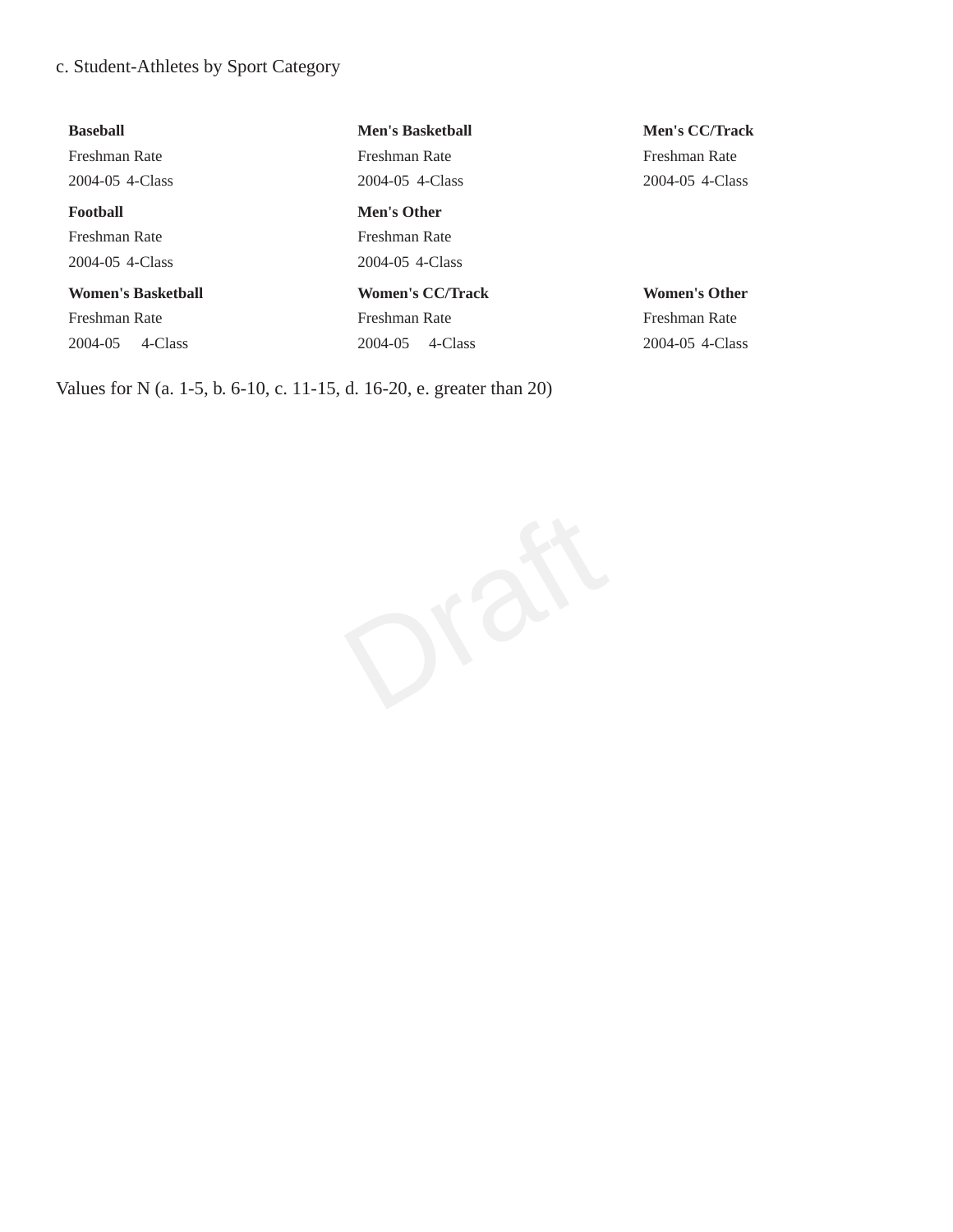## **2. Undergraduate-Enrollment Data (All full-time students enrolled Fall 2010-11)**

| a. All Students | Men<br>N       | Women<br>N | Total<br>N     | b. Student-athletes | Men<br>N       | Women<br>N | Total<br>N |
|-----------------|----------------|------------|----------------|---------------------|----------------|------------|------------|
| Am. Ind./AN     | 4              | 8          | 12             | Am. Ind./AN         | $\theta$       | 0          | $\Omega$   |
| Asian           | 37             | 62         | 99             | Asian               | $\theta$       | $\left($   | $\Omega$   |
| <b>Black</b>    | 26             | 34         | 60             | Black               | $\Omega$       | 0          | $\Omega$   |
| Hispanic        | 26             | 36         | 62             | Hispanic            | $\overline{0}$ | 0          | $\Omega$   |
| Nat. Haw./PI    | $\overline{0}$ | $\Omega$   | $\theta$       | Nat. Haw./PI        | $\Omega$       | $\left($   | $\left($   |
| N-R Alien       | 29             | 34         | 63             | N-R Alien           | $\Omega$       | $\Omega$   | $\Omega$   |
| Two or More     | $\overline{0}$ | $\Omega$   | $\overline{0}$ | Two or More         | $\Omega$       | 0          | $\Omega$   |
| Unknown         | 16             | 25         | 41             | Unknown             | $\Omega$       | 0          | $\Omega$   |
| White           | 617            | 665        | 1282           | White               | $\Omega$       | $\Omega$   | $\left($   |
| Total           | 755            | 864        | 1619           | Total               | $\Omega$       |            | 0          |

## c. Student-Athletes # By Sports Category

| Men          |                |          |          |                   |       |
|--------------|----------------|----------|----------|-------------------|-------|
|              | Basketball     | Baseball | CC/Track | Football          | Other |
| Am. Ind./AN  | $\theta$       | $\theta$ | 0        | $\Omega$          | 0     |
| Asian        | 0              | 0        |          | 0                 |       |
| Black        | 0              | $\Omega$ |          | 0                 |       |
| Hispanic     | $\theta$       | 0        |          | $\mathbf{\Omega}$ |       |
| Nat. Haw./PI | 0              | 0        |          |                   |       |
| N-R Alien    | 0              |          |          |                   |       |
| Two or More  | $\overline{0}$ | 0        |          |                   |       |
| Unknown      | 0              | $\Omega$ |          |                   |       |
| White        | $\theta$       |          |          | 0                 |       |
| Total        | 0              |          |          |                   |       |
|              |                |          |          |                   |       |

| Women        |            |          |          |
|--------------|------------|----------|----------|
|              | Basketball | CC/Track | Other    |
| Am. Ind./AN  | 0          | 0        | 0        |
| Asian        | $\theta$   | $\Omega$ | 0        |
| <b>Black</b> | 0          | $\Omega$ | $\Omega$ |
| Hispanic     | 0          | $\Omega$ | $\Omega$ |
| Nat. Haw./PI | $\theta$   | $\Omega$ | 0        |
| N-R Alien    | 0          | $\Omega$ | $\Omega$ |
| Two or More  | 0          | $\Omega$ | $\Omega$ |
| Unknown      | 0          | $\Omega$ | 0        |
| White        | 0          | 0        | ∩        |
| Total        |            |          |          |

#Only student-athletes receiving athletics aid are included in this report.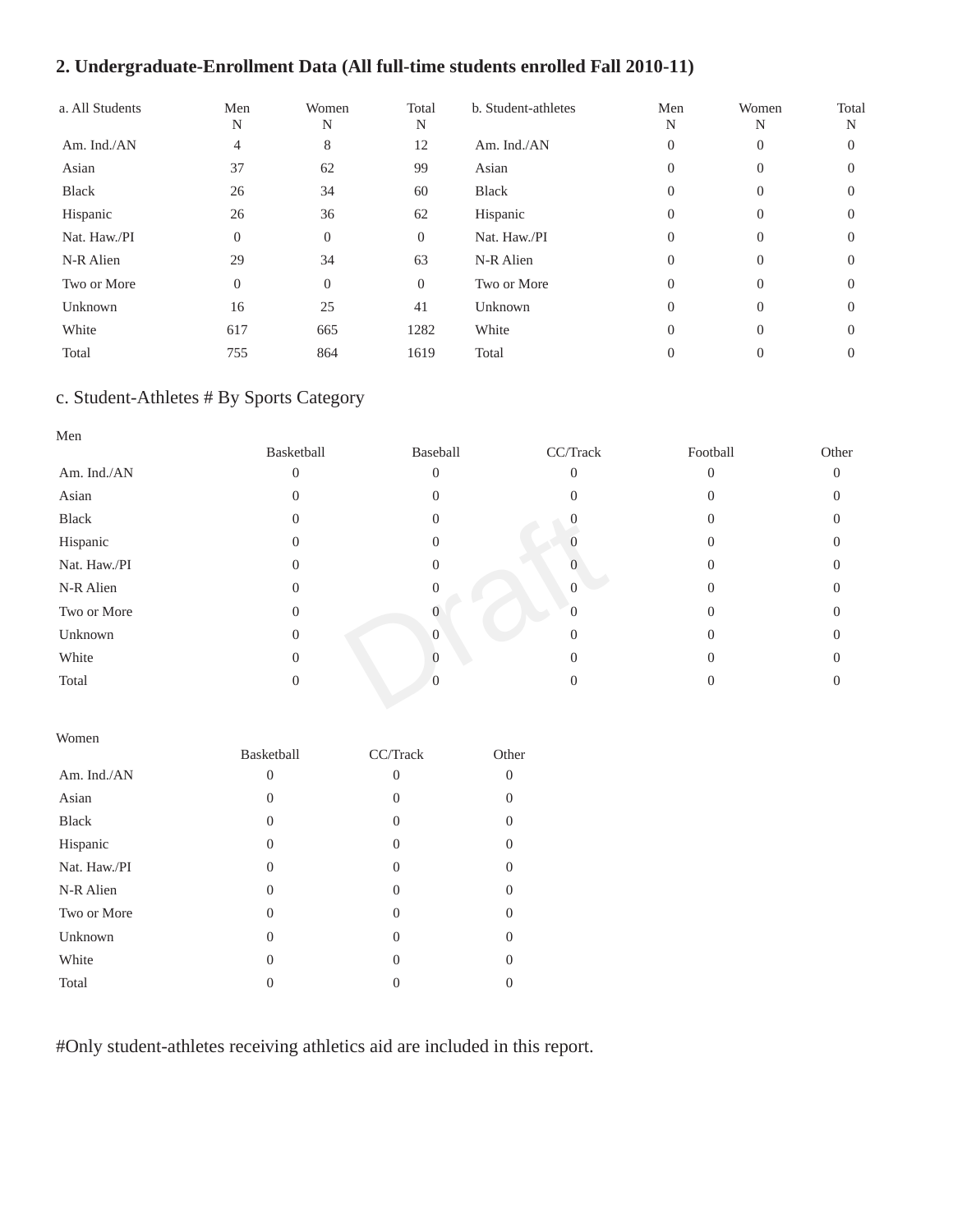#### Information about the Graduation Rates Report

#### Introduction.

This information sheet and the 2011 NCAA Graduation Rates Report have been prepared by the NCAA, based on data provided by the institution in compliance with NCAA Bylaw 18.4.2.2.1 (admissions and graduation-rate disclosure) and the Federal Student Right-to-Know and Campus Security Act. Each NCAA Division I college or university is required to distribute this sheet and the report to prospective student-athletes and parents, as specified in Bylaw 13.3.1.2 (report distribution).

The graduation rates report provides information about two groups of students at the college or university identified at the top of the form: (1) all undergraduate students who were enrolled in a full-time program of studies for a degree, and (2) student-athletes who received athletics aid from the college or university for any period of time during their entering year. [Note: Athletics aid is a grant, scholarship, tuition waiver or other assistance from a college or university that is awarded on the basis of a student's athletics ability.]

The report gives graduation information about students and student-athletes entering in 2004. This is the most recent graduating class for which the required six years of information is available. The report provides information about student-athletes who received athletics aid in one or more of eight sports categories: football, men's basketball, baseball, men's track/cross country, men's other sports and mixed sports, women's basketball, women's track/cross country, and other women's sports. For each of those sports categories, it includes information in six self-reported racial or ethnic groups: American Indian or Alaska Native, Asian, Black or African-American, Hispanic or Latino, Native Hawaiian or Pacific Islander, Non-Resident Alien, Two or More Races, White or Non-Hispanic and Unknown (not included in one of the other eight groups or not available) and the total (all nine groups combined).

al or ethnic groups: American India<br>
b, Native Hawaiian or Pacific Islands<br>
known (not included in one of the ot<br>
on a comparison of the number (N)<br>
on a comparison of the number (N)<br>
on graduated within six years. For ex<br> A graduation rate (percent) is based on a comparison of the number (N) of students who entered a college or university and the number of those who graduated within six years. For example, if 100 students entered and 60 graduated within six years, the graduation rate is 60 percent. It is important to note that graduation rates are affected by a number of factors: some students may work part time and need more than six years to graduate, some may leave school for a year or two to work or travel, some may transfer to another college or university or some may be dismissed for academic deficiencies.

Two different measures of graduation rates are presented in this report: (1) freshman-cohort rate, and (2) Graduation Success Rate (GSR). The freshman-cohort rate indicates the percentage of freshmen who entered during a given academic year and graduated within six years. The GSR adds to the first-time freshmen, those students who entered midyear, as well as student-athletes who transferred into an institution. In addition, the GSR will subtract students from the entering cohort who are considered allowable exclusions (those who either die or become permanently disabled, those who leave the school to join the armed forces, foreign services or attend a church mission), as well as those who would have been academically eligible to compete had they returned to the institution.

#### Graduation Rates Report.

1. Graduation Rates Data. The box at the top of the graduation rates report provides freshman-cohort graduation rates for all students and for student-athletes who received athletics aid at this college or university. Additionally, this box provides GSR data for the population of student-athletes. [Note: Pursuant to the Student-Right-to-Know Act, anytime a cell containing cohort numbers includes only one or two students, the data in that cell and one other will be suppressed so that no individual can be identified.]